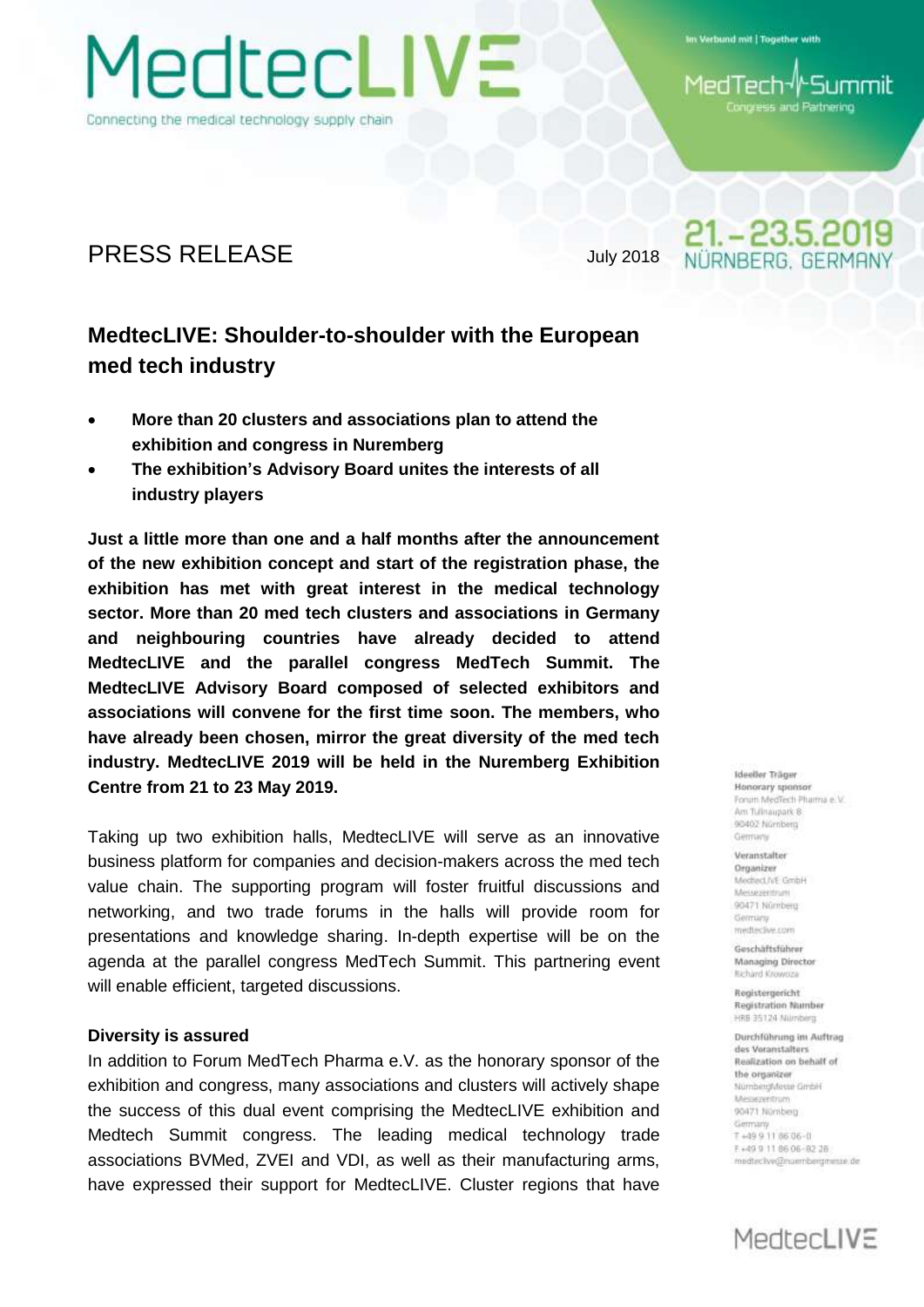Verbund mit | Together with

and Partnering

Connecting the medical technology supply chain

1edtec**LIV**E

signed on to date include Medical Valley EMN, Biosaxony, Hannover impuls, Medizintechnik Holland, Brainport Industries, saaris Healthcare Saarland, Cluster Med-Tech Sachsen-Anhalt, MedLife e.V., Cluster Biotechnology Bavaria, bayern innovativ, Human.technology Styria, and EIT Health.

### **Eager anticipation for the MedTech event**

"We think the merger of MT-CONNECT and Medtec Europe to create the new exhibition MedtecLIVE is a very good thing and we are looking forward to a much larger medical technology event in Nuremberg in 2019. As we have done before, we are planning to host an Austrian pavilion for Life Science Austria (LISA) and the Human.Technology Styria association at MedtecLIVE. We have also been impressed by the successful interaction between the exhibition and the congress, which will probably be expanded further in 2019", said Gernot Eder, MedTech Business Development at Human.technology Styria.

EIT Health is an innovation driver and Europe-wide start-up supporter in the med tech sector. Dr Kurt Höller, Director of Business Creation at EIT Health: "As in the past, we want to provide targeted support to highly promising start-ups from all over Europe that wish to participate in MedtecLIVE 2019. After all, this exhibition in Nuremberg is an outstanding platform for rubbing shoulders with relevant actors throughout the industry. This is also confirmed by the feedback we received from start-ups about MT-CONNECT 2018: The quality of the contacts was good, our pitch session was very well attended and was definitely a highlight for exhibitors and visitors."

#### **Companies see the opportunities**

The joint concept of the exhibition partners UBM (the previous organiser of Medtec Europe) and NürnbergMesse (the previous organiser of MT-CONNECT) has met with strong interest: Companies from currently almost 20 countries have already booked space at MedtecLIVE. Dipl.-Ing. (FH) Günter Brunner, Managing Director Sales of the Swiss company Maxon Motor GmbH, has this to say: "We welcome the merger of the two exhibitions due to the specialisation and bundling, which are important today. It will be exciting to see which companies will attend the exhibition and how the Nuremberg venue will fare. We are pleased to be a part of MedtecLIVE as an exhibitor. Maxon Motor accepts the market and monitors industry developments closely."



21. - 23.5.2019 NÜRNBERG. GERMAI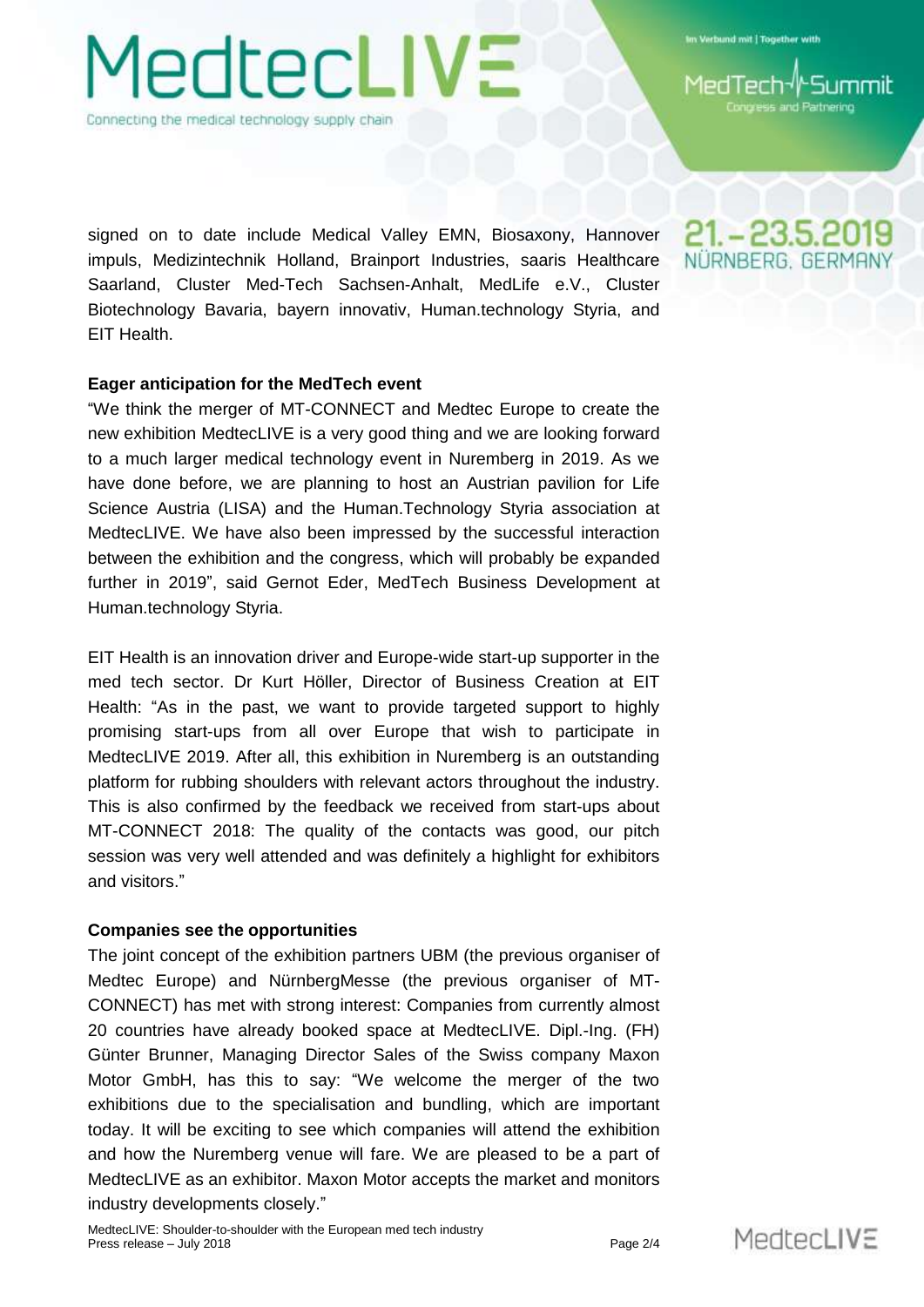# 1edtec**LIVE**

Connecting the medical technology supply chain

Verbund mit | Together with

and Partnering

Fabiola Hartung-Linz, Project Assistant & Marketing at Seleon GmbH, added: "We at Seleon GmbH have been developing and producing complex medical engineering devices for customers in Heilbronn since 1998. As a long-time customer of Medtec Europe, we welcome the merger with MT-CONNECT to create an innovative new exhibition for the med tech supplier industry. As a Baden-Württemberg-based service provider, we see big business growth opportunities at MedtecLIVE and are looking forward to the 2019 exhibition, where we expect simplified processes and a higher cost-benefit ratio."

### **Advisory board to convene in July**

BVMed, BYTEC Medizintechnik, Cleanroom Competence CRC, Forum MedTech Pharma, Freudenberg Medical Europe, Jüke Systemtechnik, Medical Valley EMN, NELIPAK Healthcare Packaging, Peter Brehm, Siemens Healthcare, ZVEI, representatives for Austria and the Netherlands are members of the MedtecLIVE Advisory Board. The MedtecLIVE board will convene in July for the first time. Experts from associations and commercial enterprises will advise the exhibition organisers on the concept and technical issues related to the exhibition and congress.

### **About MedtecLIVE**

MedtecLIVE is a leading networking platform for the international medical technology community. The trade exhibition's offering covers the full process chain in the production of medical engineering equipment, from prototypes to ready-for-market products. Leading companies, associations and institutions will engage in networking at MedtecLIVE to cultivate contacts, share ideas and create new innovations. At the prestigious MedTech Summit Congress & Partnering, experts and scientists will discuss future industry trends on an interdisciplinary basis. MedtecLIVE will be held from 21 to 23 May 2019 in the Nuremberg Exhibition Centre. The exhibition organiser is MedtecLIVE GmbH, a joint venture of NürnbergMesse and UBM. Forum MedTech Pharma e.V. is the honorary sponsor of MedtecLIVE and MedTech Summit.

21. - 23.5.2019 NÜRNBERG, GERMAN